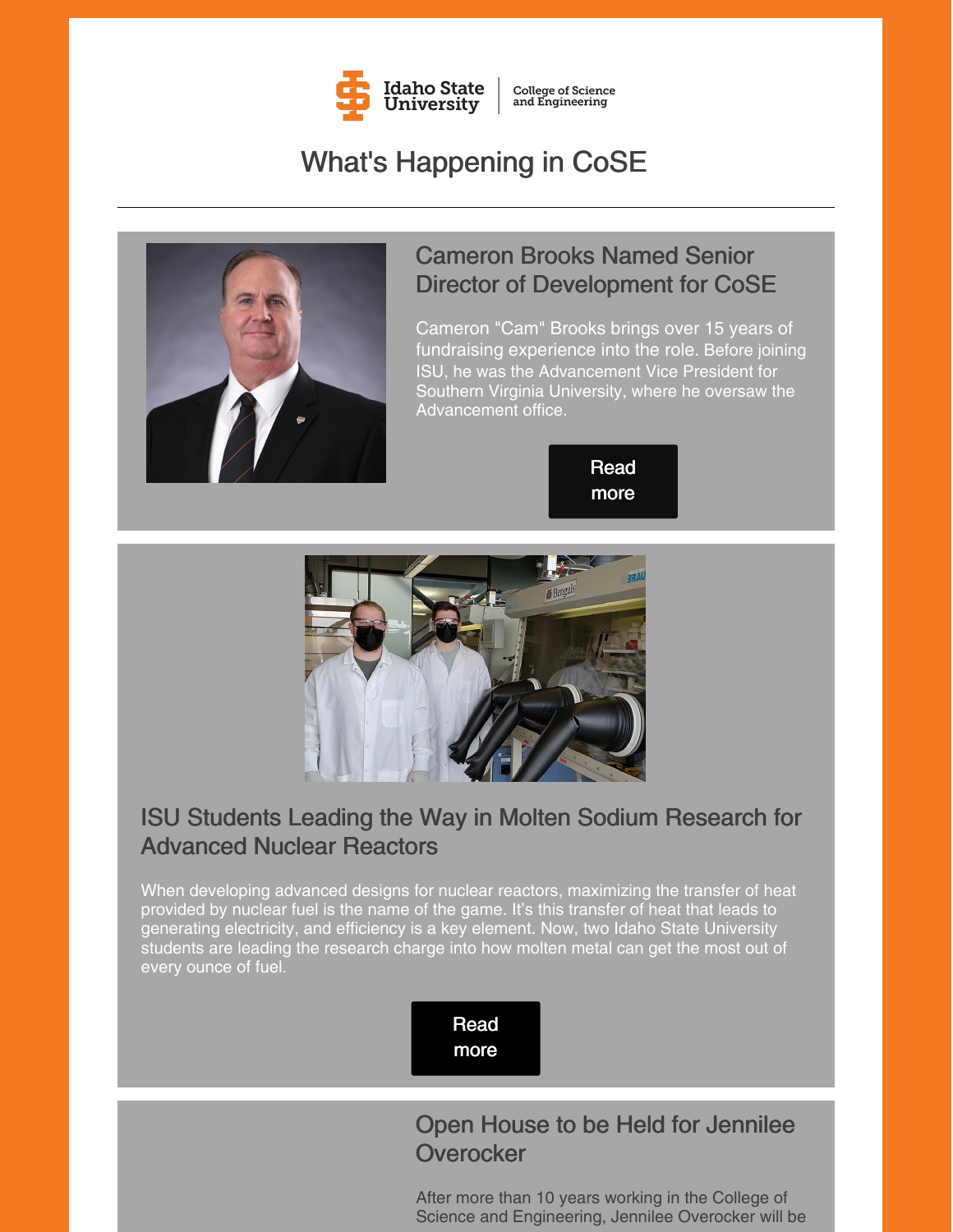

moving on. An open house will be held in her honor Wednesday, February 16, from 10 a.m. to noon in the Dean's Suite in Colonial Hall. Thank you, Jennilee, for all your hard work over the years!

### Help Us Share Your Accomplishments!

Our College's outstanding faculty, staff, and students achieve many notable research and professional accomplishments. In addition, our departments regularly have newsworthy advancements. We want to make sure those stories are shared publicly. Here are a few ways you can provide a news tip to help get the word out:

U[s](https://www.isu.edu/news/story-form/)e this Story [Submission](https://www.isu.edu/news/story-form/) Form to send your news tip to the Office of Marketing and Communications.

Send an email to Logan McDougall [\(loganmcdougall@isu.edu](mailto:loganmcdougall@isu.edu)) with a brief description of the news to be shared.

You ar[e](https://www.isu.edu/news/story-form/) always welcome to create a draft story and submit it via the **Story [Submission](https://www.isu.edu/news/story-form/) Form** or send it to Logan. The Office of Marketing and Communications and Logan will coordinate to get the story finalized and distributed to the media outlets/platforms that best tell the story.

# From Around ISU

### Black History Month **Events**

The ISU Diversity Resource Center is pleased to partner with our ISU colleagues and community partners to provide this year's [programming](https://www.isu.edu/news/2022-spring/black-history-month-events.html) in celebration of Black History Month.

### Staff Council Sponsors Free Luncheon

Staff Council is hosting a free lunch for Idaho State University classified and nonclassified staff on Friday, February 18, 2022. Learn more [here](https://s3.amazonaws.com/files.formstack.com/uploads/4254978/105901708/926093255/105901708_staff_council_lunch.pdf).

### Please Check the Years of Service List

As we near Employee Appreciation Week, ISU will be recognizing full-time classified and non-classified staff for their dedication to the [University.](https://www.isu.edu/news/2022-spring/please-check-our-years-of-service-list.html) Please check the Years of Service list to make sure you are being recognized in the correct year.

### Science Trek is back at the Idaho Museum of Natural History

The Idaho Museum of Natural History on the Idaho State University campus is excited to bring back Science **Trek** to the [community.](https://www.isu.edu/news/2022-spring/science-trek-is-back-at-the-idaho-museum-of-natural-history.html)

### 2022 ISU Health Fair Set March 10

The 2022 ISU Health Fair is March 10 from 7 a.m.  $-6$ p.m. in the Pond Student Union Ballroom.

The event showcases ISU's

### ISU Research Office awards more than \$78,000 through Small Grant Program

Idaho State University's Office for Research recently awarded more than \$78,000 to researchers across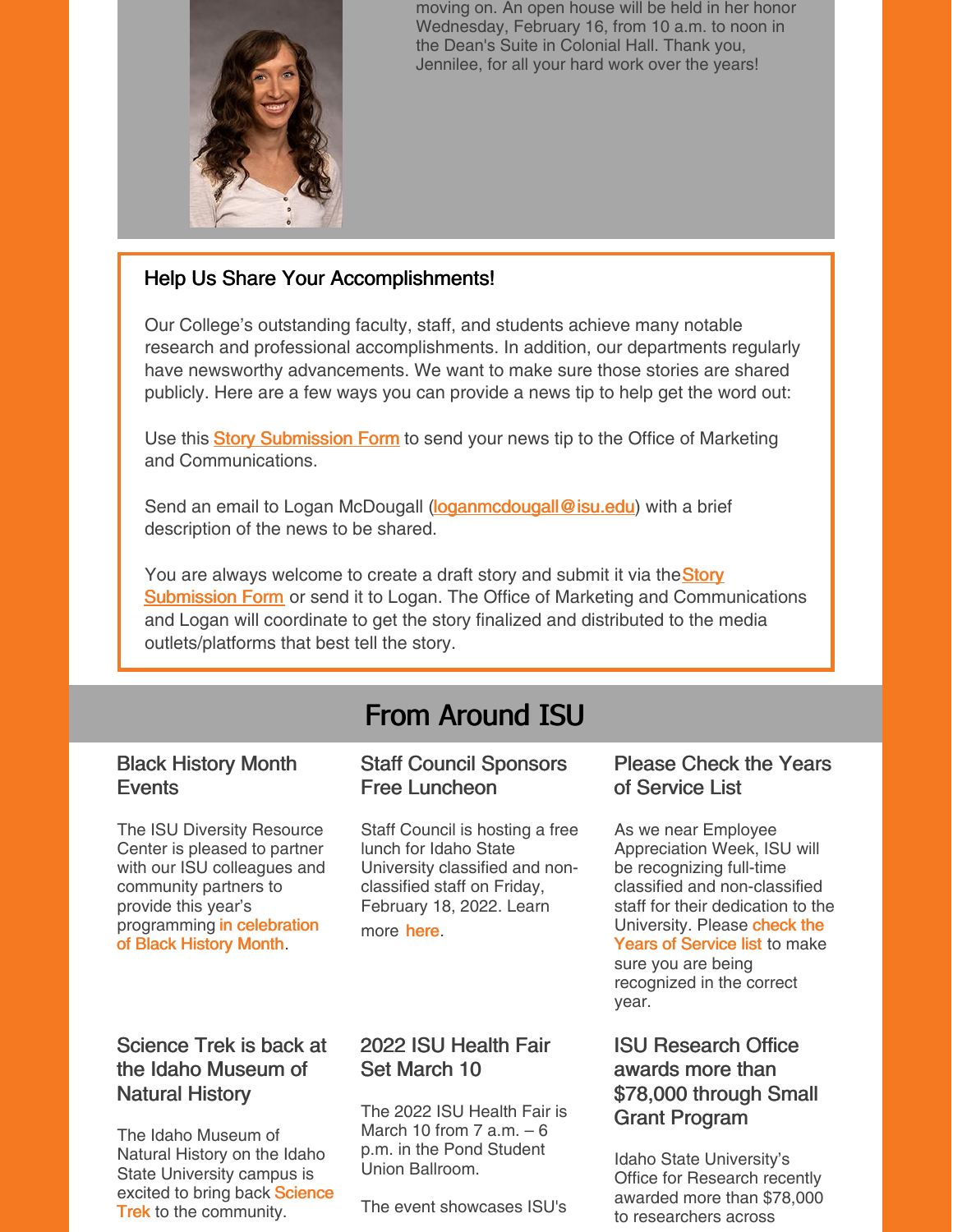Science Trek 31 gives 3rd-5th graders the opportunity to get involved with the ISU community and see how Bengal scientists work in their worlds.

Kasiska Division of Health Sciences clinics and degree programs, as well as community health partners.

For more information about the 2022 Idaho State University Health Fair, please contact the Health Fair Planning Committee at healthfair@isu.edu or visit [isu.edu/healthfair](https://www.isu.edu/healthfair/).

campus through the University's Internal Small Grant (ISG) program. [T](https://www.isu.edu/news/2022-spring/isu-research-office-awards-more-than-78000-through-small-grant-program.html)hirteen [proposals](https://www.isu.edu/news/2022-spring/isu-research-office-awards-more-than-78000-through-small-grant-program.html) were selected to receive an award of up to \$5,000 for proposed research and creative activity projects. Five of the proposals chosen were from CoSE faculty.

## Dates to Remember

| Feb. 21        | Presidents' Day holiday (no classes)        |
|----------------|---------------------------------------------|
| Feb. 22        | Early 8-week course grading opens           |
| Feb. 28        | Mid-term week                               |
| Mar. 7         | Late 8-week courses begin                   |
| Mar. 8         | Early 8-wk course grading closes at 5:00 pm |
| <b>Mar. 21</b> | Spring Break (no classes)                   |

# Upcoming Events in the College of Science and **Engineering**

For a compl[e](https://isu.edu/cse/calendar/)te list of CoSE events, check out the College Event [Calendar](https://isu.edu/cse/calendar/) and click an event to get more details. Updates can also be found on **[Facebook](https://www.facebook.com/IdahoStateUCoSE)**, [Twitter](https://twitter.com/IdahoStateUCoSE), [LinkedIn](https://www.linkedin.com/company/idaho-state-university-college-of-science-and-engineering), and **[Instagram](https://www.instagram.com/idahostateucose/)**. To add events to the calendar, please contact the Administrative Assistants in your department. The university-wide calendar of events is available [here](https://www.isu.edu/calendar/).

Feb. 13 - 19

| Department/Program                                                                                            | Department/Program                                                              |
|---------------------------------------------------------------------------------------------------------------|---------------------------------------------------------------------------------|
| Physics                                                                                                       | Geosciences                                                                     |
| Event                                                                                                         | Event                                                                           |
| Colloquium:<br>Dr. Ruprecht Machleidt<br>University of Idaho<br>The Dream of the German Atomic<br><b>Bomb</b> | Colloquium:<br><b>Thane Kindred</b><br><b>Ashley Ferguson</b><br><b>Details</b> |
| <b>Details</b>                                                                                                | Wed, February 16                                                                |
| Mon, February 14<br>$4 \text{ pm} - 5 \text{ pm}$                                                             | $4 \text{ pm} - 5 \text{ pm}$<br><b>PS 108</b>                                  |
|                                                                                                               | Zoom:                                                                           |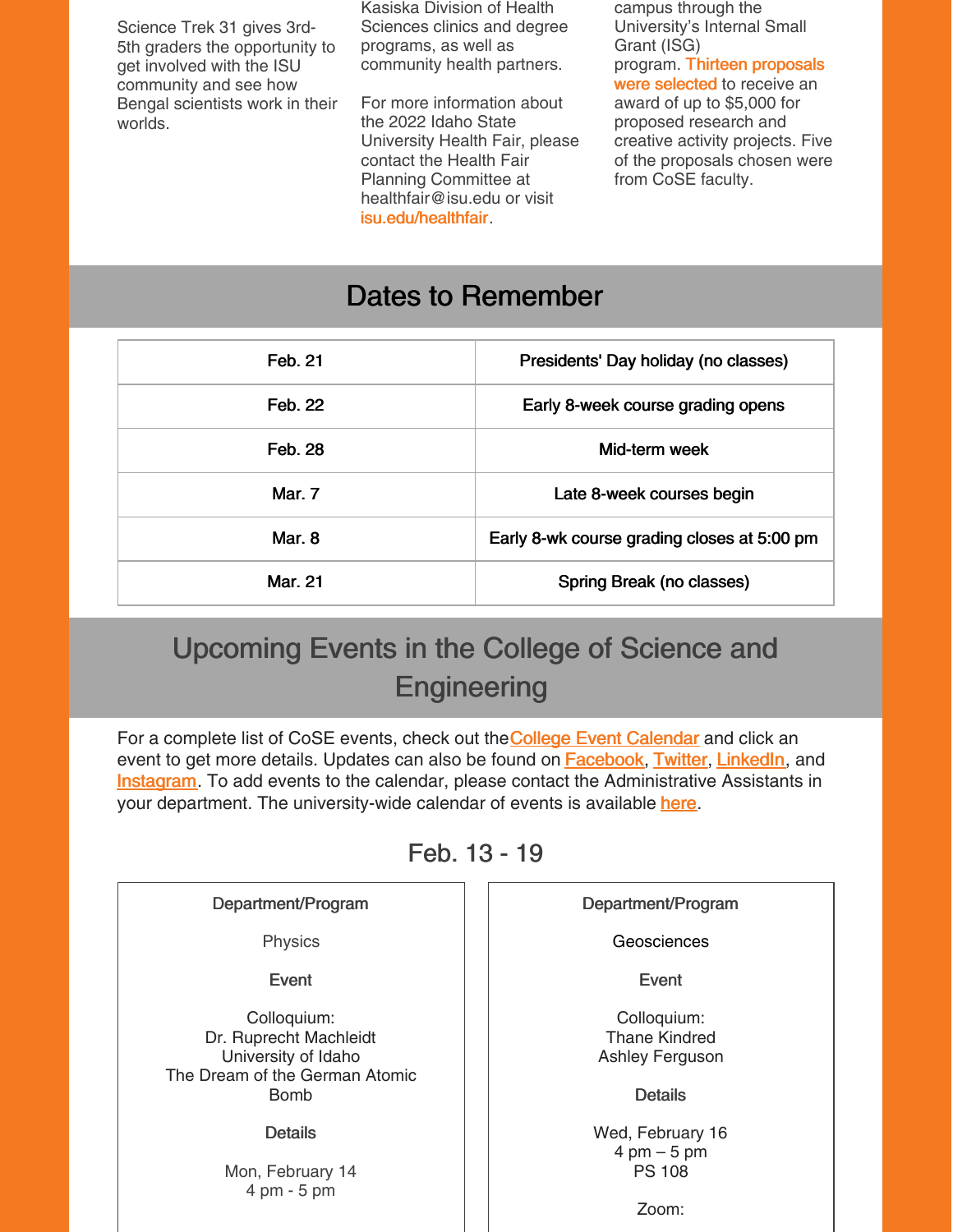Zoom link:

#### <https://isu.zoom.us/j/83074889524>

#### Department/Program

Nuclear Engineering

Event

Weekly Seminar Series Dan Vetter Idaho National Laboratory and CoSE Alumni "ASME Codes & Standards"

**Details** 

Wed, February 16 4 pm - 5 pm BA 304 and TAB 286

Zoom link:

Contact Dr. [Amir](mailto:aliamir@isu.edu) Ali for Zoom access

### Feb. 20 - 26

Department/Program

**Geosciences** 

Event

No colloquium, Seminar Trip

**Details** 

N/A

#### Department/Program

Nuclear Engineering

Event

Weekly Seminar Series

**Details** 

Wed, February 23 4 pm - 5 pm BA 304 and TAB 286

Zoom link:

Contact Dr. [Amir](mailto:aliamir@isu.edu) Ali for Zoom access

## Feb. 27 - Mar. 5

#### Department/Program

Physics

Event

Colloquium: Dr. Rob Goldstone Princeton University "The New Nuclear Arms Race, Its Dangers, and How to Turn it Around"

#### Department/Program

Geosciences

Event

Colloquium: Lindsey Sutherland Brad Baxter

**Details**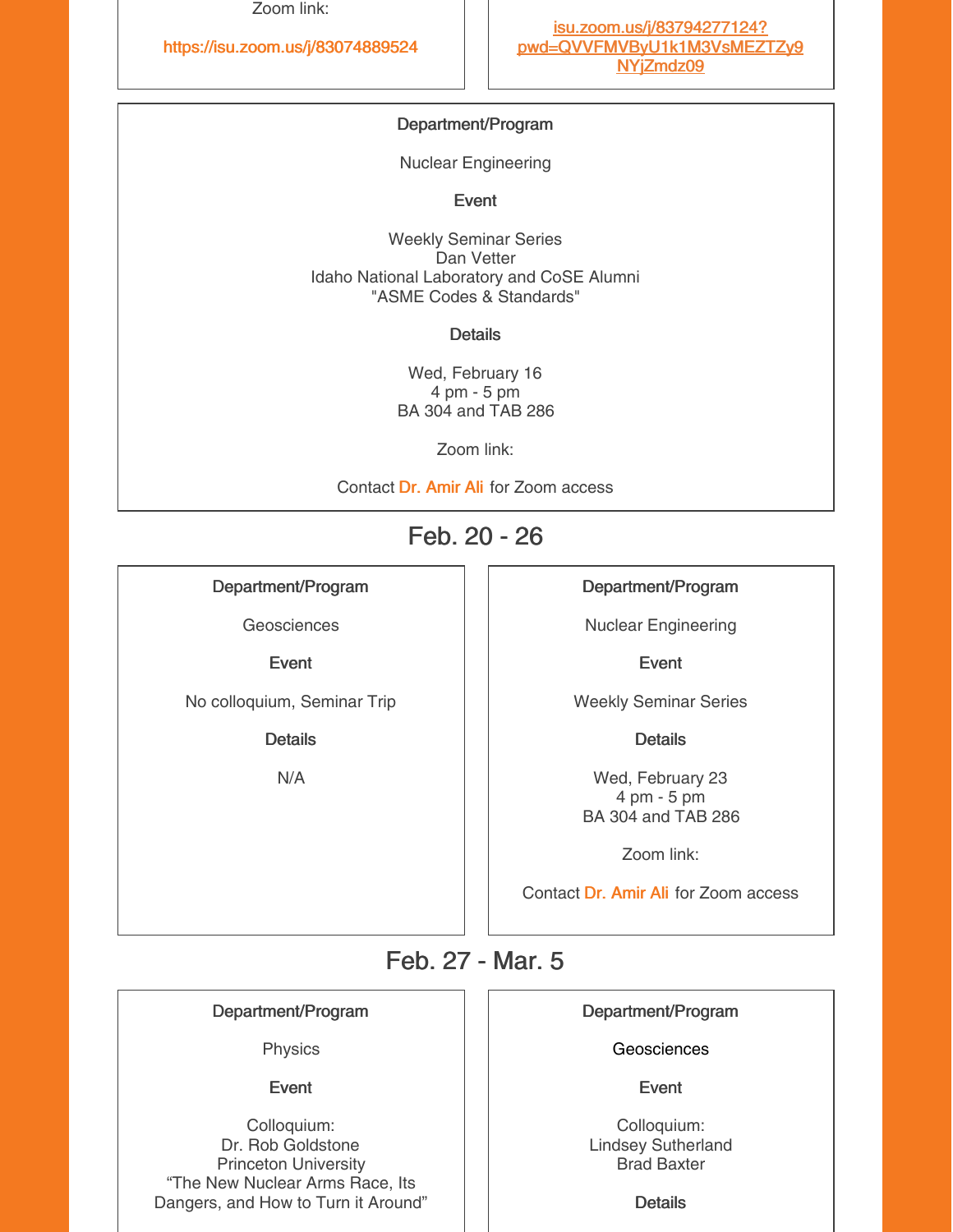#### **Details**

Mon, February 28 4 pm - 5 pm

Zoom link:

TBD

Wed, March 2 4 pm – 5 pm PS 108

Zoom link:

isu.zoom.us/j/83794277124? [pwd=QVVFMVByU1k1M3VsMEZTZy9](https://isu.zoom.us/j/83794277124?pwd=QVVFMVByU1k1M3VsMEZTZy9NYjZmdz09) NYjZmdz09

#### Department/Program

Nuclear Engineering

Event

Weekly Seminar Series

**Details** 

Wed, March 2 4 pm - 5 pm BA 304 and TAB 286

Zoom link:

Contact Dr. [Amir](mailto:aliamir@isu.edu) Ali for Zoom access

## Mar. 6 - Mar. 12

#### Department/Program

Physics

Event

Colloquium: Dr. Stuart Field Colorado State University Topic TBD

#### **Details**

Mon, Mar 7 4 pm - 5 pm

Zoom link:

TBD

Department/Program

**Geosciences** 

Event

Colloquium: Shanon Brailsford Rebecca Goughnour

Details

Wed, March 9 4 pm – 5 pm PS 108

Zoom link:

isu.zoom.us/j/83794277124? [pwd=QVVFMVByU1k1M3VsMEZTZy9](https://isu.zoom.us/j/83794277124?pwd=QVVFMVByU1k1M3VsMEZTZy9NYjZmdz09) NYjZmdz09

Department/Program

Nuclear Engineering

Event

Weekly Seminar Series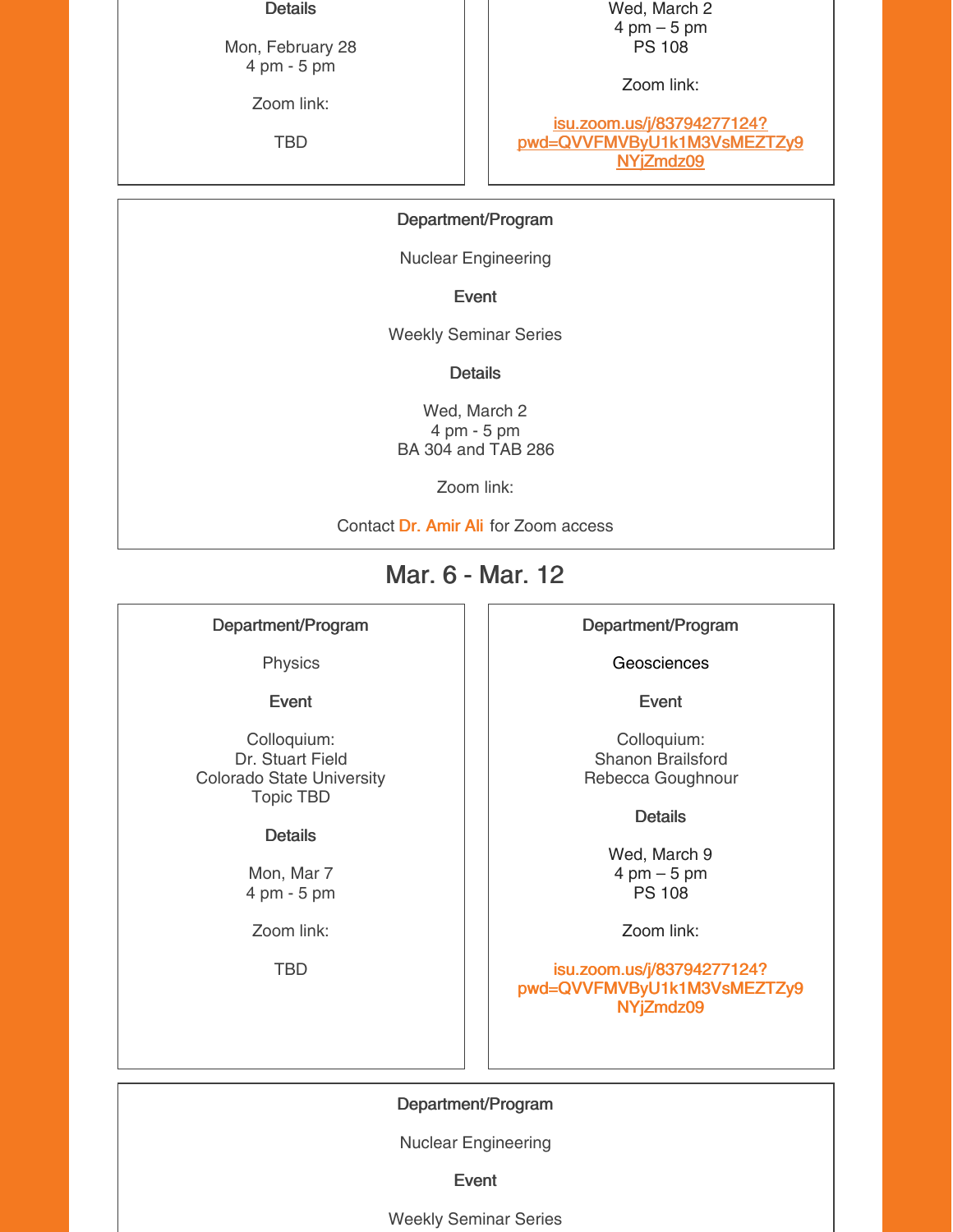#### **Details**

Wed, March 9 4 pm - 5 pm BA 304 and TAB 286

Zoom link:

Contact Dr. [Amir](mailto:aliamir@isu.edu) Ali for Zoom access

## Mar. 13 - Mar. 19

#### Department/Program

Physics

Event

Colloquium: Dr. Andreas Vasdekis University of Idaho Topic TBD

#### **Details**

Mon, Mar 14 4 pm - 5 pm

Zoom link:

TBD

#### Department/Program

CoSE Dean

Event

All College Meeting

**Details** 

Wed, Mar 16 2 - 3:30 p.m.

Zoom link:

isu.zoom.us/j/83671039173? [pwd=S3J1N3ZZS1d6TXJQMFFOZ2ZTc](https://isu.zoom.us/j/83671039173?pwd=S3J1N3ZZS1d6TXJQMFFOZ2ZTc2J4dz09) 2J4dz09

Department/Program

**Geosciences** 

Event

Colloquium: No colloquium - GSA Vegas

**Details** 

N/A

Department/Program

Nuclear Engineering

Event

Weekly Seminar Series

**Details** 

Wed, March 16 4 pm - 5 pm BA 304 and TAB 286

Zoom link:

Contact Dr. [Amir](mailto:aliamir@isu.edu) Ali for Zoom access